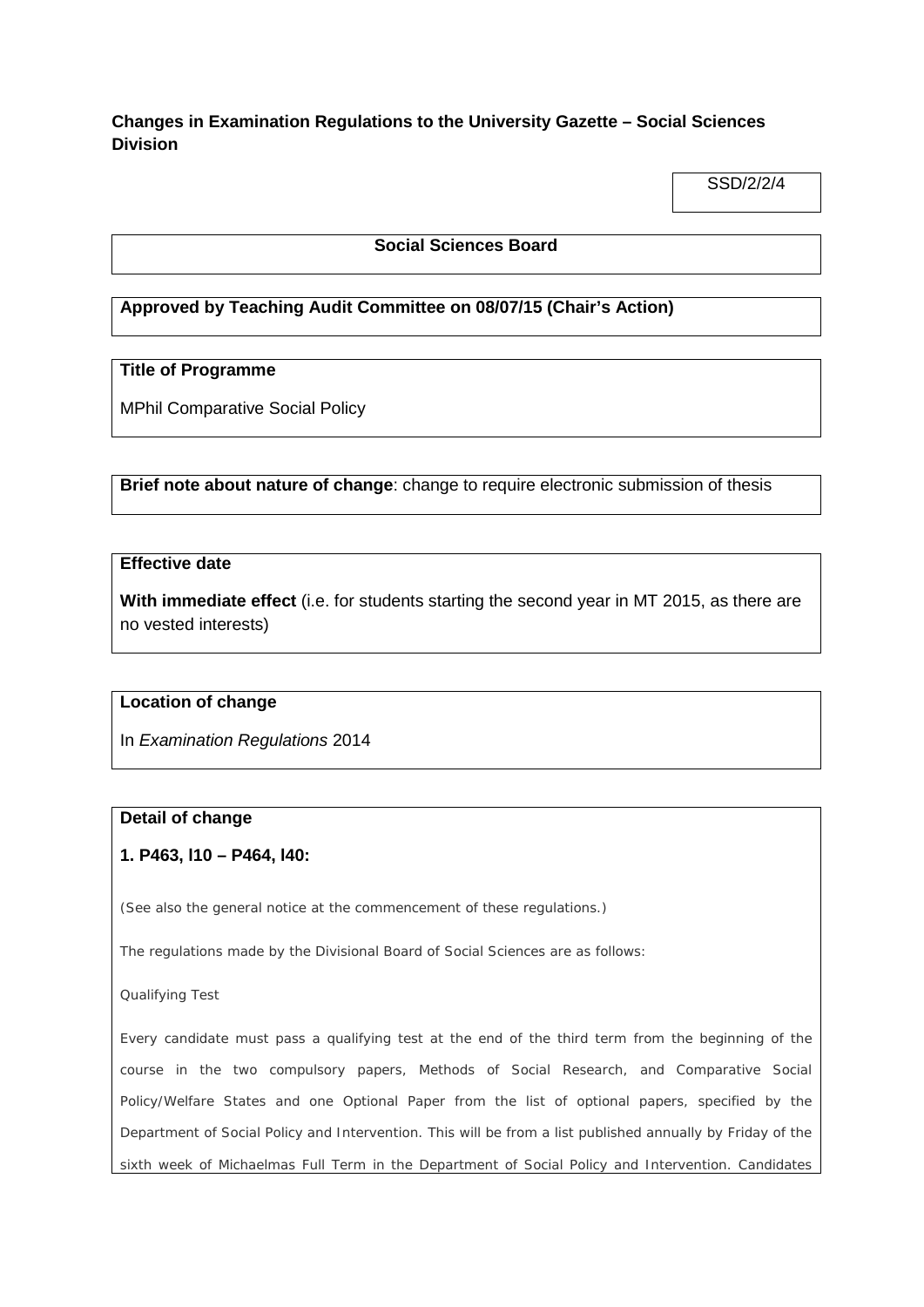may, after special permission of the Course Director, offer subjects outside this list. This may also include papers offered in any other relevant master's degree in the University subject to the permission of the relevant Course Director as appropriate. The examiners may examine candidates viva voce. Candidates who fail the qualifying test may, in exceptional circumstances, be allowed to retake the test before the beginning of the first week of the next academic year. The examiners can decide that the retake shall consist of the whole test or parts thereof.

#### *Final Examination*

Every candidate must offer:

1. One further optional paper. This will be from a list published annually by Friday of the sixth week of Michaelmas Full Term in the Department of Social Policy and Intervention. Candidates may, after special permission of the Course Director, offer subjects outside this list. This may also include papers offered in any other relevant master's degree in the University subject to the permission of the relevant Graduate Studies Committee as appropriate.

2. A thesis**{** [HYPERLINK "http://www.admin.ox.ac.uk/examregs/2014-](http://www.admin.ox.ac.uk/examregs/2014-15/mopicompsocipoli/administratorview/%23d.en.175168) 15/mopicompsocipoli/administratorview/" \l "d.en.175168" \o "Root » UAS Home » Examination Regulations » 2014-15 » Master of Philosophy in [Comparative Social Policy » Administrator View : 5"](http://www.admin.ox.ac.uk/examregs/2014-15/mopicompsocipoli/administratorview/%23d.en.175168) <sup>2</sup> of not more than 30,000 words that employs comparative method in the study of a social policy topic.to be delivered to the Examination Schools, High Street, Oxford, by noon on Friday of the sixth week of Trinity Full Term in examination is to be taken. The thesis should employ comparative method in the study of a social policy topic. Theis word count applies to the text, but does not include graphs, tables and charts in the main text, or bibliography. An additional word limit of 6,000 words in total applies to the abstract, footnotes, endnotes and technical appendices (including graphs, tables and charts). Two type written copies of the thesis should be delivered to the Examination Schools, High Street, Oxford, by noon on Friday of the sixth week of Trinity Full Term in which the examination is to be taken. One electronic copy of the thesis must be submitted along with the physical copy to the Examination Schools. The electronic copy must be anonymous, submitted in word format, and identical in content and length to the physical copy of the thesis. Successful candidates **[For students starting before MT 2014:** will**] [For students starting from MT 2014:** may**]** be required to deposit a copy of their thesis in the Social Science Library.

The examiners may examine any candidate viva voce.

The examiners may award a Distinction for excellence in the whole examination on the basis of the material submitted to them in both the qualifying and the final examination.

## *Compulsory Papers*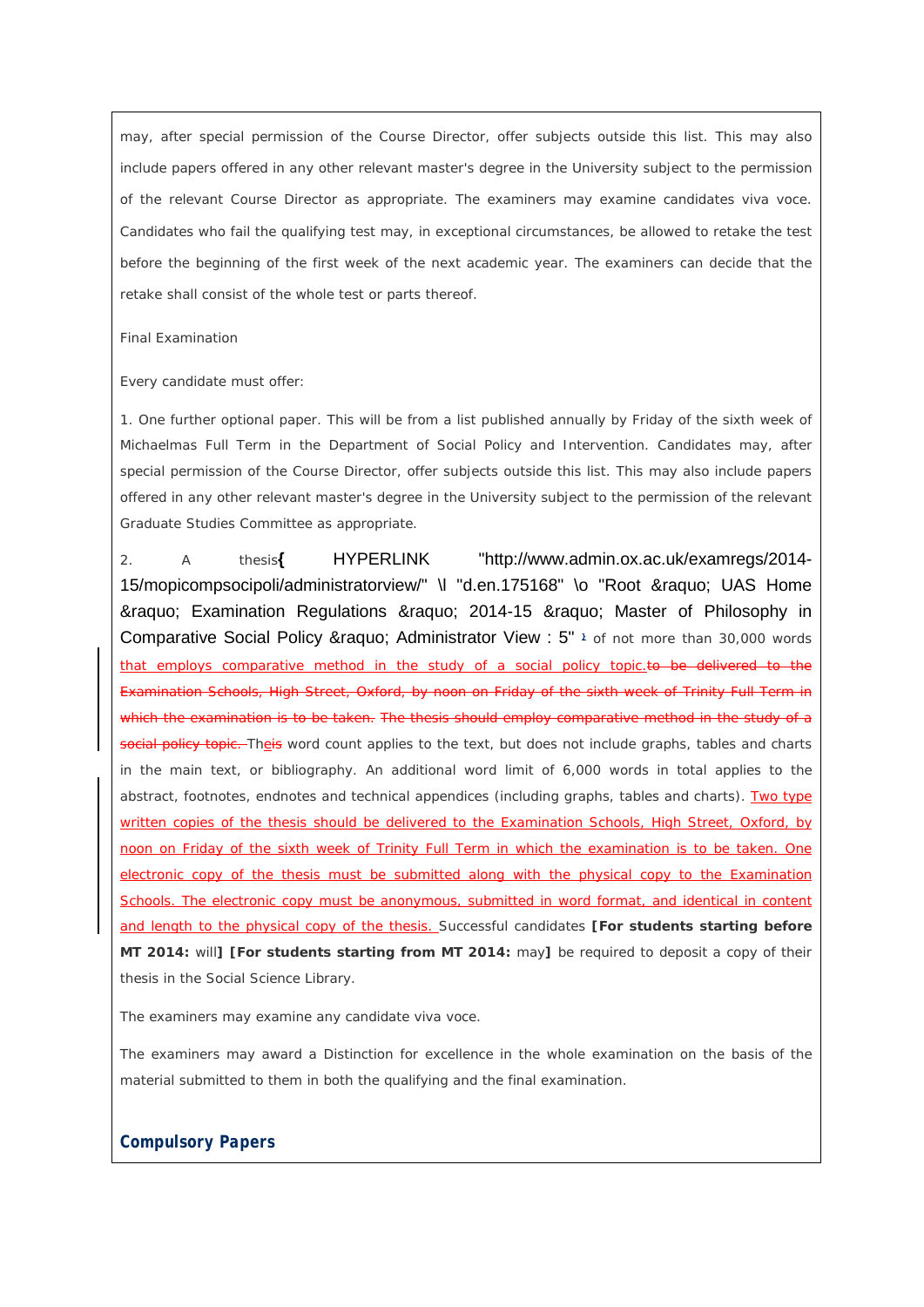#### *Methods of Social Research*

(*a*) A course of practical work in (i) basic principles of statistical inference, and statistical models for the analysis of quantitative social science data, (ii) the rationale and techniques of qualitative research appropriate to social policy and related social enquiry, and (iii) methods of data collection including research and questionnaire design, interviewing and coding. Such practical course work in social research methods shall be assessed by a series of assignments set during the first two terms of the course. These shall be listed in the Course Handbook and submission dates set for each assignment. **[For students starting from MT 2014:** Each of the two quantitative assignments will be of a maximum length of 2,500 words. The qualitative assignment will be of a maximum length of 3,000 words.**]** shall be marked during the course. In the event of any candidate not reaching the pass mark set, one further attempt shall be permitted, though in the event of a successful resubmission only the bare pass mark shall be awarded. The combined set of completed assignments forms the practical research methods workbook. Candidates shall submit this workbook to the Director of Graduate Studies in the Department of Social Policy and Intervention by noon on Friday of the sixth week of the third term of the course, accompanied by a statement that it is the candidate's own work except where otherwise indicated. The practical workbooks shall be available for inspection by the examiners.

(*b*) Candidates are required to produce two essays of up to 2,500 words evaluating the research design, methods of data collection and analysis, and any ethical or philosophical issues that arise in a specified research paper. The Director of Graduate Studies shall publish two lists of research papers not later than noon on Monday of the first week of the second term; candidates will be required to select one from both of these lists of papers as the subject for each essay. Candidates shall submit their essays to the Examination Schools by 12 noon on Monday of the first week of the third term of the course, accompanied by a statement that  $i$  is  $i$  is  $i$  are the candidate's own work except where otherwise indicated. An electronic copy of each of the essays must be submitted along with the physical copies to the Examination Schools. The electronic copies must be anonymous, submitted in word format, and identical in content and length to the physical copies of the essays.

### *Comparative Social Policy/Welfare States*

Concepts and typologies of social policies and welfare states. Approaches to the study of social policy. Theories of the origin and growth of the welfare state. Goals and means in social policy. Effectiveness and efficiency in social policy: unintended side effects. Methodological issues in comparative social research.